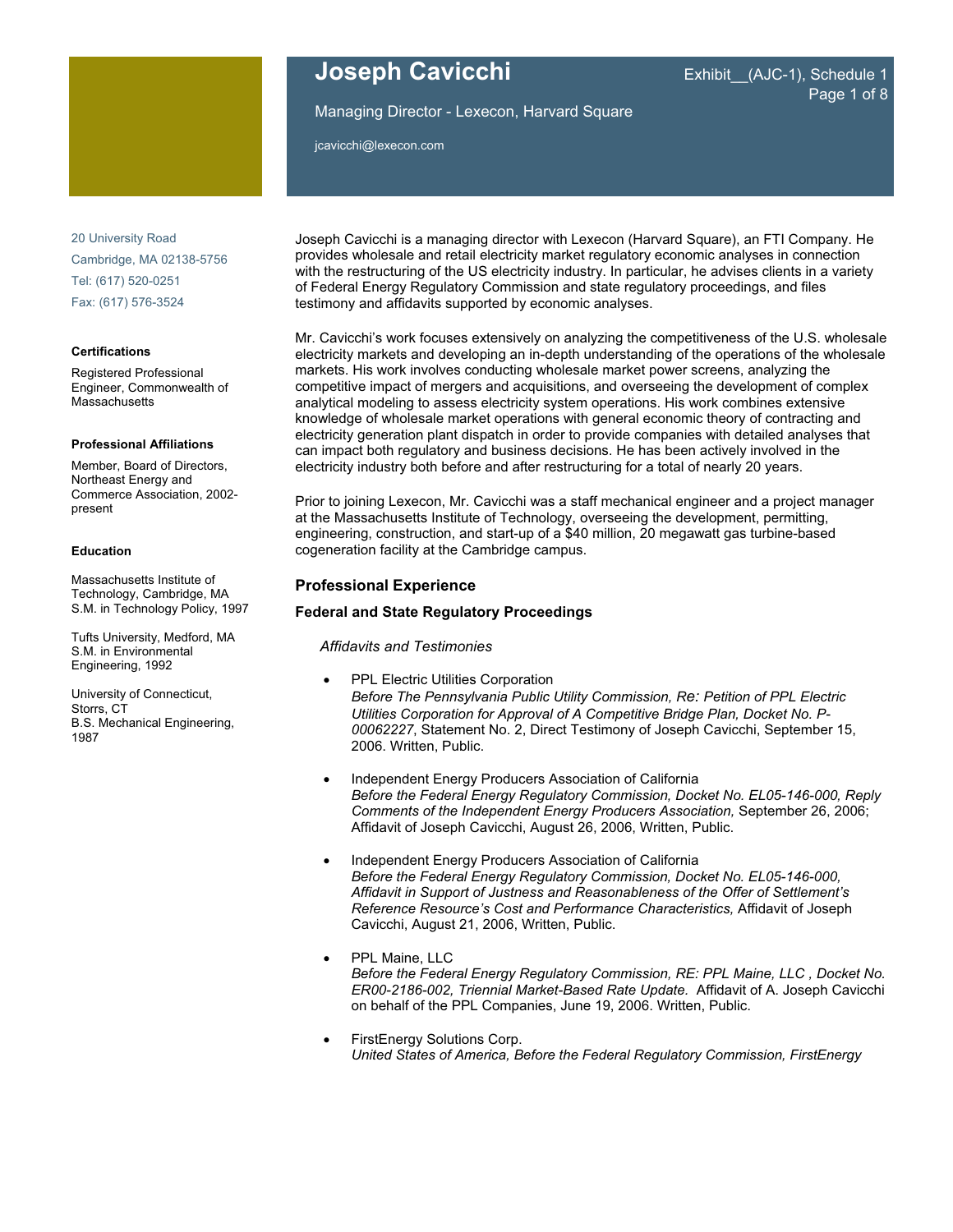*Solutions Corp., Docket No. ER06-117-000,* Prepared Direct Testimony of Scott T. Jones, Ph.D, and A. Joseph Cavicchi on behelf of FirstEnergy Solutions Corporation, March 15, 2006, confirming the auction price result of the Competitive Bidding Process carried out by the Ohio Public Utilities Commission in December 2004, and establishing that Solutions is not charging a rate greater than market prices for wholesale electricity sold to its affiliated Ohio based regulated distribution companies.

• PPL Montana, LLC

*United States of America, Before the Federal Energy Regulatory Commission, RE: PPL Montana, LLC, Docket No. ER99-3491-003; PPL Colstrip I, LLC, Docket No. ER00-2184-001; PPL Colstrip II, LLC, Docket No. ER00-2185-001; Answer of the PPL Montana Parties to Montana Consumer Counsel's New Uncommitted Capacity Pivotal Supplier Analysis and Uncommitted Capacity Market Share Analysis,* Affidavit (filed with Joseph Kalt), February 28, 2005; Affidavit (filed with Joseph Kalt), November 14, 2005 (original October 31, 2005); *First Supplemental Affidavit on Behalf of the PPL Montana Parties,* (filed with Joseph Kalt), December 23, 2005; Affidavit (filed with Joseph Kalt), February 1, 2006.

• PPL Corporation

*United States of America, Before the Federal Energy Regulatory Commission, Triennial Market-Based Rate Update,* Submitted by PPL Great Works*,* Docket No. ER05-4503-004*,* Affidavit, January 24, 2006.

- Independent Energy Producers Association of California *Before the Public Utilities Commission of the State of California, Evidentiary Hearings, Dockets Nos. R04-04-025 and R04-04-003.* Testimony of Joseph Cavicchi and David Reishus on behalf of Independent Energy Producers Association of California, January 23 and 24, 2006. Oral, Public.
- PPL Corporation

*United States of America, Before the Federal Energy Regulatory Commission,* Docket No. ER05-1416-000, *Affidavit of A. Joseph Cavicchi, Joseph P. Kalt, Ph.D., and David A. Reishus, Ph.D. on Behalf of the PPL Parties,* Affidavit, October 19, 2005.

- Independent Energy Producers Association of California *United States of America, Before the Federal Energy Regulatory Commission,* Docket No. EL05-146-000, *Affidavit in Support of the Complaint of the Independent Energy Producers Association to Implement CAISO Market Design Modifications,* Affidavit, August 26, 2005.
- PPL Corporation *United States of America, Before the Federal Energy Regulatory Commission* , "A Policy Analysis of PJM's Proposed Four-Year Forward Capacity Market." With Joseph P. Kalt, submitted in PPL Resource Adequacy Market Proposal, Docket No. PL05-7- 000, June 16, 2005.
- PPL EnergyPlus *United States of America, Before the Federal Energy Regulatory Commission* , Docket ER00-1712-004, *Request for Leave to Respond and Response of PPL Parties to Protest of PJM Industrial Customer Coalition and the PP&L Industrial Customer Alliance and to Comments of Joint Consumer Advocates*, Supplemental Affidavit, December 16, 2004.

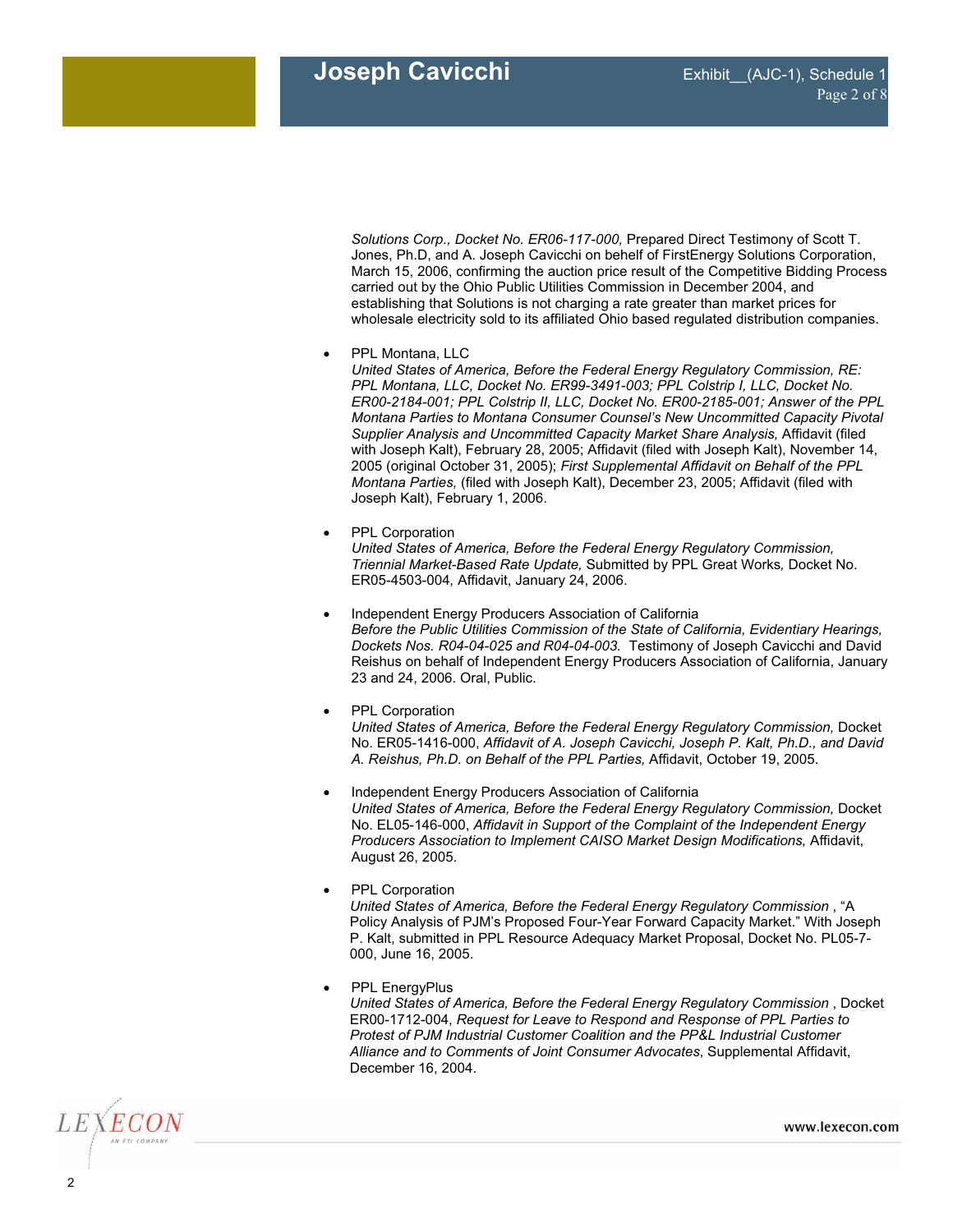• PPL Montana, LLC

*United States of America, Before the Federal Energy Regulatory Commission, RE: PPL Montana, LLC; PPL Colstrip I, LLC; PPL Colstrip II, LLC; Docket No. ER99-3491- \_\_, Compliance Filing: Triennial Market-Based Rate Update and Revised Tariff Sheet,* Affidavit (filed with Joseph Kalt), November 9, 2004.

*United States of America, Before the Federal Energy Regulatory Commission, PPL Colstrip I, LLC; PPL Colstrip II, LLC*; Docket No. ER99-3491-003, market power analysis in support of application for renewal of authority to sell electric energy and capacity at market-based rates, Affidavit (filed with Joseph Kalt), November 9, 2004.

• PPL EnergyPlus

*United States of America, Before the Federal Energy Regulatory Commission , PPL EnergyPlus et al.,* Docket ER00-1712-004, market power analysis in support of application for renewal of authority to sell electric energy and capacity at market-based rates, Supplemental Affidavit, November 9, 2004.

- PPL Southwest Generation Holdings, LLC *United States of America, Before the Federal Energy Regulatory Commission, PPL Southwest Generation Holdings, LLC*, Docket No. ER01-1870-002, market power analysis in support of application for renewal of authority to sell electric energy and capacity at market-based rates. Supplemental Affidavit, October 25, 2004.
- PPL Wallingford Energy LLC *United States of America, Before the Federal Energy Regulatory Commission, PPL Wallingford Energy LLC*, Docket No. ER01-1559-002, market power analysis in support of application for renewal of authority to sell electric energy and capacity at market-based rates, Supplemental Affidavit, October 8, 2004.
- PPL Wallingford Energy LLC *United States of America, Before the Federal Energy Regulatory Commission, PPL Wallingford Energy LLC*, Docket No. ER01-1559-002, market power analysis in support of application for renewal of authority to sell electric energy and capacity at market-based rates. Affidavit, July 12, 2004.
- PPL Southwest Generation Holdings, LLC *United States of America, Before the Federal Energy Regulatory Commission, PPL Southwest Generation Holdings, LLC*, Docket No. ER01-1870-002, market power analysis in support of application for renewal of authority to sell electric energy and capacity at market-based rates. Affidavit, July 12, 2004.
- PPL Wallingford Energy LLC *United States of America, Before the Federal Energy Regulatory Commission, PPL Wallingford Energy LLC and PPL EnergyPlus, LLC, Petition for Rehearing, Request for Clarification and Request for Expedited Action on Rehearing and Clarification of PPL Wallingford Energy LLC and PPL EnergyPlus, LLC*. Affidavit, June 16, 2003.
- Massachusetts Department of Telecommunications and Energy Submission of comments on the investigation by the Massachusetts DTE. on its own motion into the Provision of Default Service, DTE 02-40-B (with Charles Augustine). May 28, 2003.

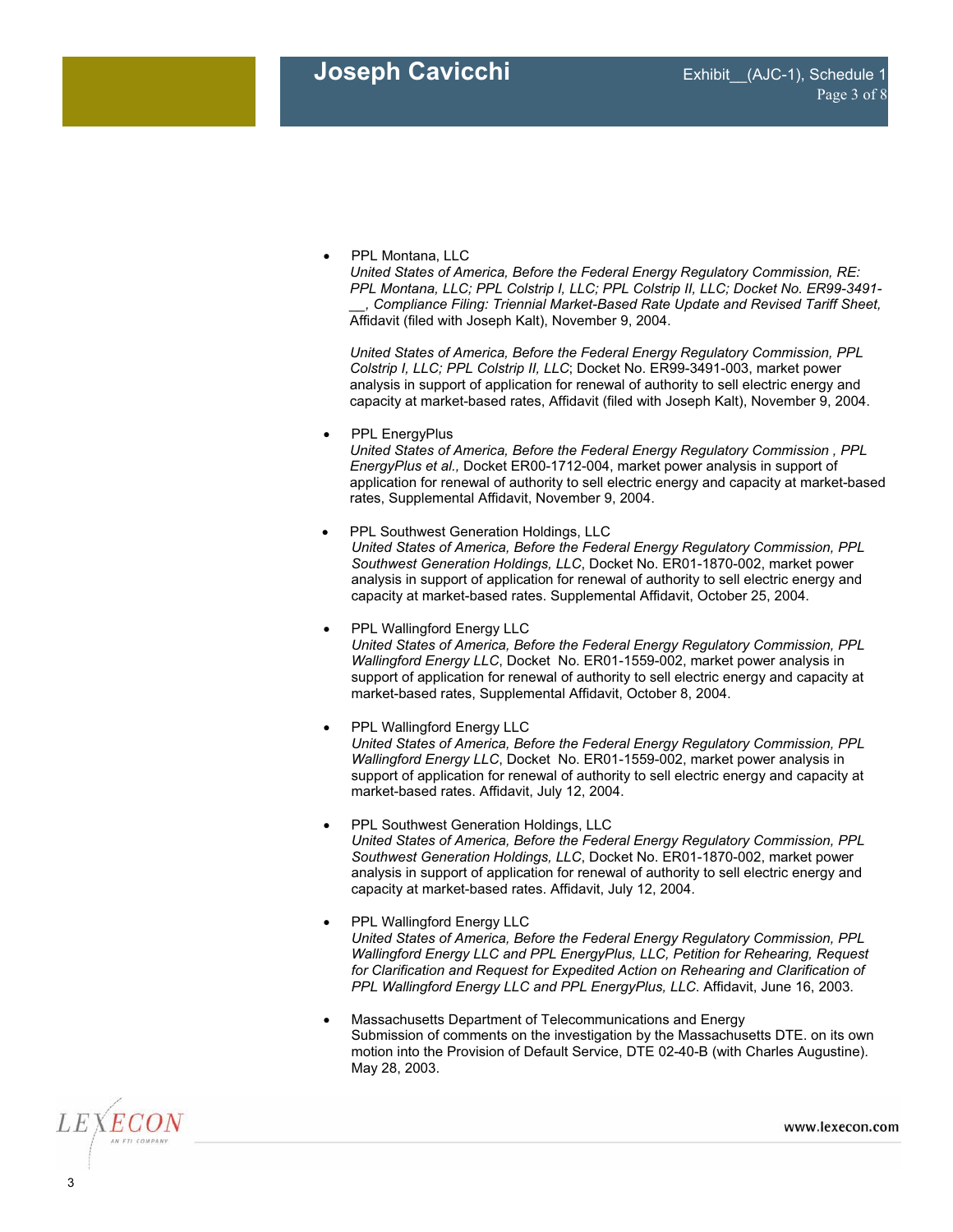• PPL Global

Co-authored reports (with Susan F. Tierney) on "Air Pollution Reductions Resulting from the Kings Park Energy Project," January 24, 2001; "Economic and Environmental Benefits of the Kings Park Energy Project: System Production Modeling Report," January 25, 2002. Provided ongoing regulatory and analytical support as necessary.

• Wawayanda Energy Center, LLC Co-authored report (with Susan F. Tierney) on "Economic and Environmental Benefits of the Wawayanda Energy Center: System Production Modeling Report," August 24, 2001.

#### *Consulting*

- Independent Energy Producers Association of California Provides regulatory economic analyses and consulting services focused on the development of state resource adequacy regulation rules and California Independent System operation wholesale market rule modifications currently being considered in California. Ongoing.
- PPL Corporation Manages and develops market power delivered price test analyses associated with the proposed Exelon and PSE&G merger. Assisting in the development of state and federal testimony focused on the impact of the proposed merger on market competitiveness. Ongoing.
- Arizona Competitive Power Alliance Arizona Public Service (APS) Company 2003 Rate Case Filing: Develop various analyses and testimonial structures focused on disputing APS's request to move electricity generation assets built by its unregulated affiliate Pinnacle West Energy Company into its rate base. Manage and contribute to the development and writing of expert testimonies submitted in the rate case proceeding. 2003-2004.
- Western US Electricity Generation Companies and Power Marketers Long-Term Electricity Forward Contract Complaints: Conceived and managed the qualitative and quantitative analysis of several complaints that were filed at the Federal Energy Regulatory Commission requesting primarily reformation of contract pricing terms. These electricity forward contracts were executed during the period in 2000- 2001 when western electricity prices were elevated. When forward electricity prices declined, complainants asserted that contract prices were unjust and unreasonable for a variety of reasons. Using results of analysis, assisted in the development of strategy and writing of testimony offered by expert witnesses to the Federal Energy Regulatory Commission. 2002-2003.
- California Electricity Spot Market Refund Proceedings Managed and participated in the conception of numerous complex data-intensive analyses focused on estimating spot market refunds related to various Federal Energy Regulatory Commission Orders establishing spot market refunds. Oversaw the creation of the software necessary to resettle the California spot markets. Synthesized numerous sources of data to develop strategies and testimony offered by expert witnesses at Federal Energy Regulatory Commission hearings. 2001-2002.

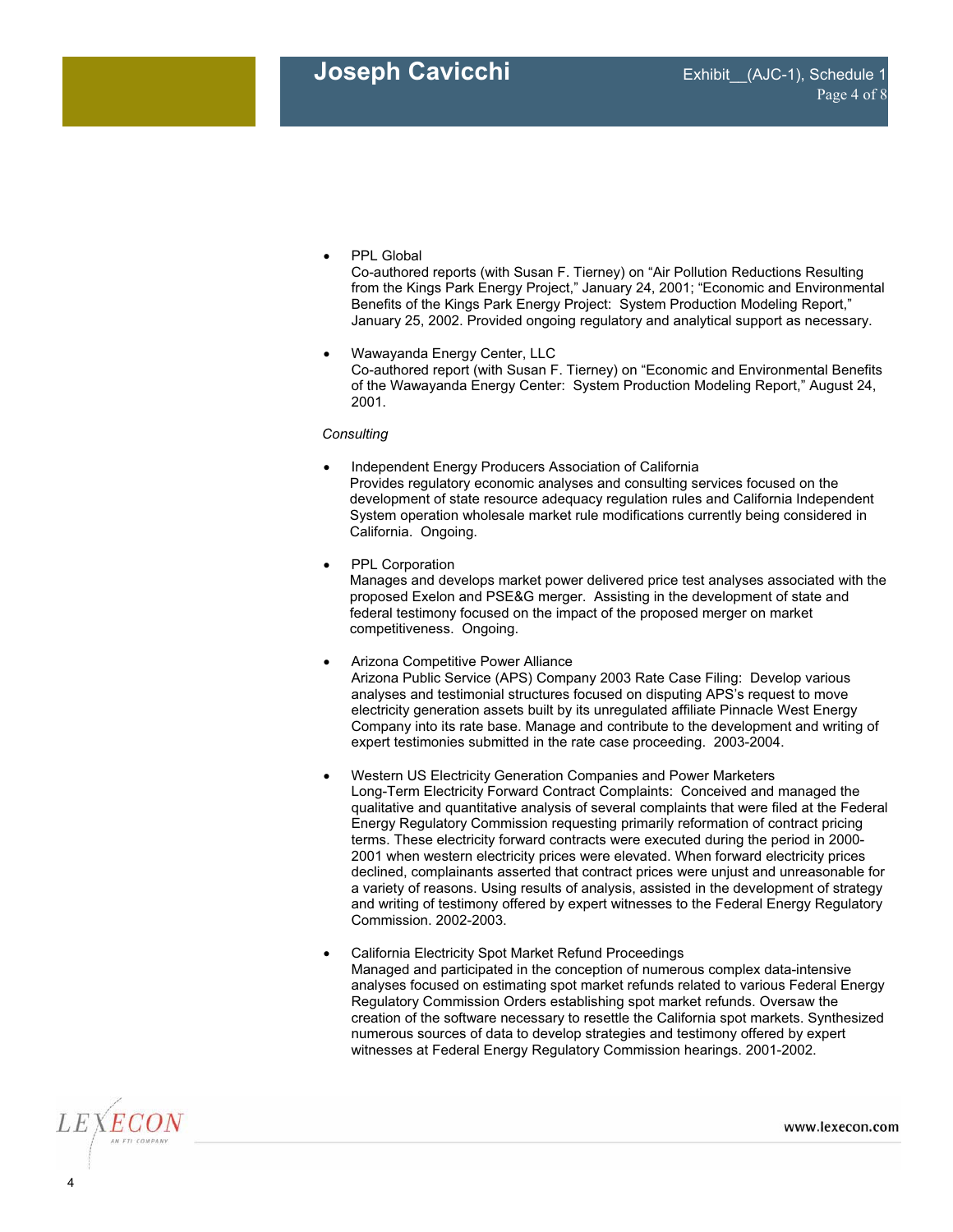- Pacific Northwest Electricity Spot Market Refund Proceedings Conceived and managed the qualitative and quantitative analysis focused on determining whether spot market refunds should be considered for the Pacific Northwest region. Synthesized numerous sources of data to develop strategies and testimony offered by expert witnesses at Federal Energy Regulatory Commission hearings. 2001-2002.
- FirstEnergy

Managed the development of a model to estimate the value of the FirstEnergy generation facilities. The analysis required an extensive investigation of the future dispatch pattern of generation resources in the Midwest as well as a careful review of pending and future environmental regulation in the Midwestern and Northeastern United States. The analytical results were used to support oral and written testimony provided to the Ohio Public Utility Commission in support of FirstEnergy's stranded cost proceeding. 1999-2000.

- Reading Municipal Light Department Managed the development of an economic analysis of the viability of a proposed natural gas pipeline dedicated to an existing electricity generation facility located in New England. The analysis was subsequently submitted with written and oral testimony at a state regulatory proceeding that reviewed the proposed pipeline. 1998- 2000.
- Natural Resources Canada Co-authored a white paper that investigated the implications for Canadian electricity system reliability as result of recent changes in US electricity markets and policy. Managed all aspects of the research underlying the report. 1999.
- WPS Power Development, Inc.

*United States of America, Before the Federal Energy Regulatory Commission, Sunbury Generation, LLC, Docket No. ER99-3420-000*, prepared market power analysis and managed the development of direct testimony submitted in support of PDI's newly acquired Sunbury generation facility's application for authority to charge wholesale and retail market-based rates in and outside of PJM. June 30, 1999.

- Penobscot Hydro, LLC *United States of America, Before the Federal Energy Regulatory Commission, Penobscot Hydro, LLC, Docket No. ER99-1940-000*, prepared market power analysis
	- and managed the development of direct testimony submitted in support of Penobscot's application for authority to sell energy, capacity, and ancillary services at marketbased rates. February 25, 1999.
	- Pennsylvania Power & Light Company, PFG Gas, Inc., North Penn Gas Company Managed the economic analysis and market power determination in support of the application of Pennsylvania Power & Light Company, PFG Gas, Inc., and North Penn Gas Company for approval of a proposed merger. 1997-98.
- Pennsylvania Power & Light Company Applied economic theory and regulatory policy principles to support the evaluation of a stranded cost dispute arising between PP&L, Inc., and UGI Utilities, Inc. 1997.

# **Business Strategy Analyses**



www.lexecon.com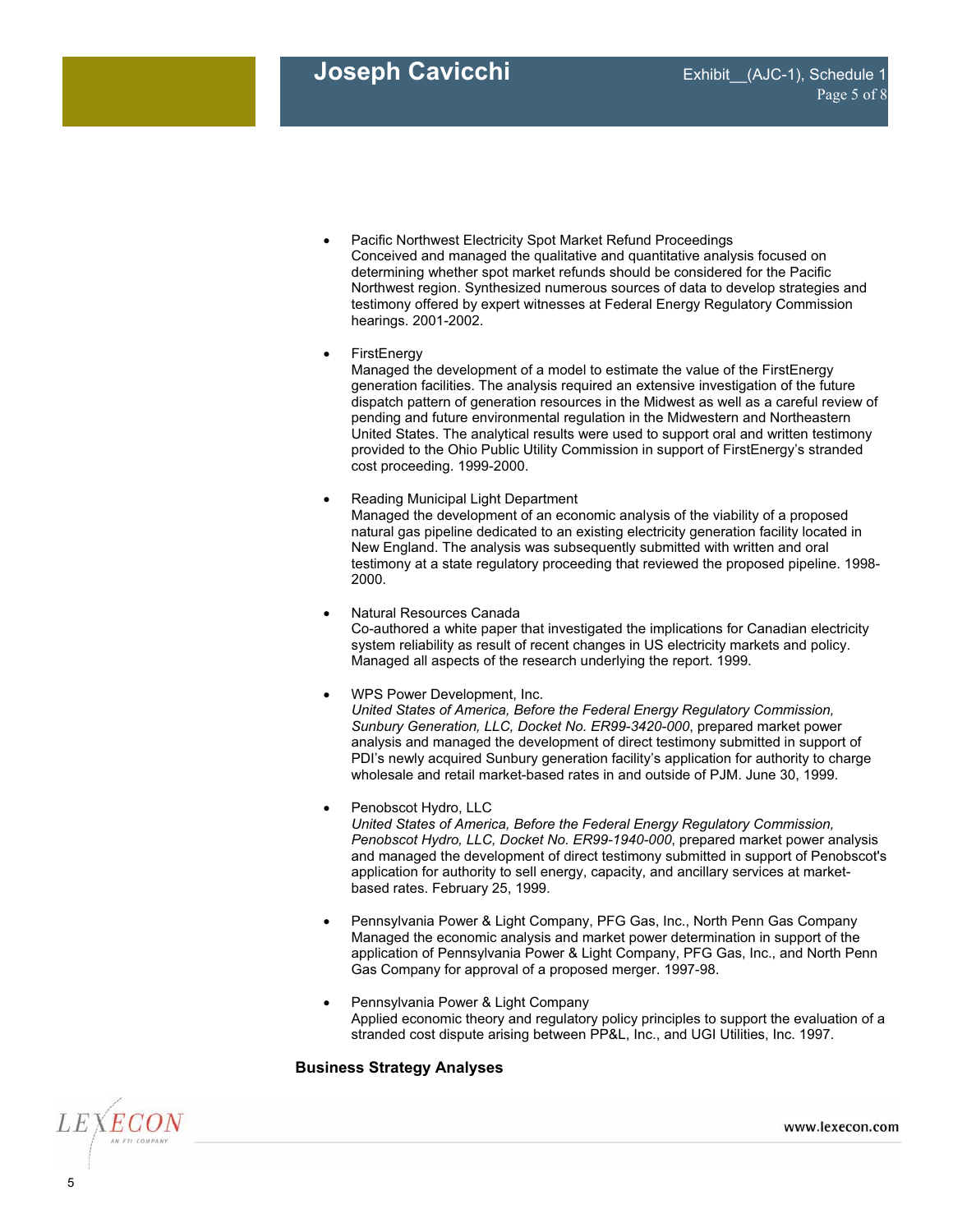- **•** Electricity Generation Facility Developers
	- Oversees the development and implementation of transmission-constrained dispatch modeling for proposed electricity generation units locating in the Northeastern, Mid-Atlantic, and Midwestern United States. Analyses typically focus on determining likely facility capacity factors and impacts on local and regional air pollutant emissions as well as on wholesale electricity prices. In addition, these analyses provide detailed knowledge of new facilities' impacts on the operation of the electricity transmission system that is critical to assessing the ability of a generating unit to deliver its power in a wide geographical area. Most recently (2003-2004), Mr. Cavicchi has been supporting the State of Vermont in its efforts to assess the viability of purchasing hydroelectric assets from the bankrupt PG&E National Energy Group.
- **•** Electricity Distribution Companies

Provide extensive strategic advice and analytical support to electricity distribution companies that are required to assess new wholesale marketplaces in order to fulfill their regulatory commitments as providers of last resort or default electricity service. In most instances these companies require assistance with the development and issuance of requests for proposals as well as rapid evaluation of commodity bids. The assignments combine extensive knowledge of wholesale market operations with general economic theory of contracting and electricity generation plant dispatch in order to provide companies with an approach to commodity procurement that agrees with their risk profile. In most cases there are numerous business and regulatory concerns that are incorporated into the procurement strategies. Additionally, each assignment typically requires extensive analysis of customer demand patterns and wholesale market prices in order to develop market-based customer service cost forecasts.

## **Engineering and Academic Experience**

Tufts University, Medford, MA *Adjunct Instructor*, Summer 2000

Taught graduate-level environmental economics.

• Massachusetts Institute of Technology, Cambridge, MA *Research Engineer*, 1997 *Research Assistant*, 1995-1997

Performed an analysis of water and electricity resources in Mendoza, Argentina. Developed a computer simulation model to support analysis and permit the display of results to a diverse group of stakeholders. Traveled frequently to Mendoza to interact with government officials and relevant institutions in an effort to establish electricity and water policy.

*Project Manager/Staff Mechanical Engineer*, 1989-1995

Managed the development, engineering, and construction of a \$40 million, 20 MW gas turbine-based cogeneration facility at the Cambridge campus. Directed all attributes of the project for its three-year duration. Involved extensively in energy conservation programs with emphasis on building and utility plant optimization through innovative

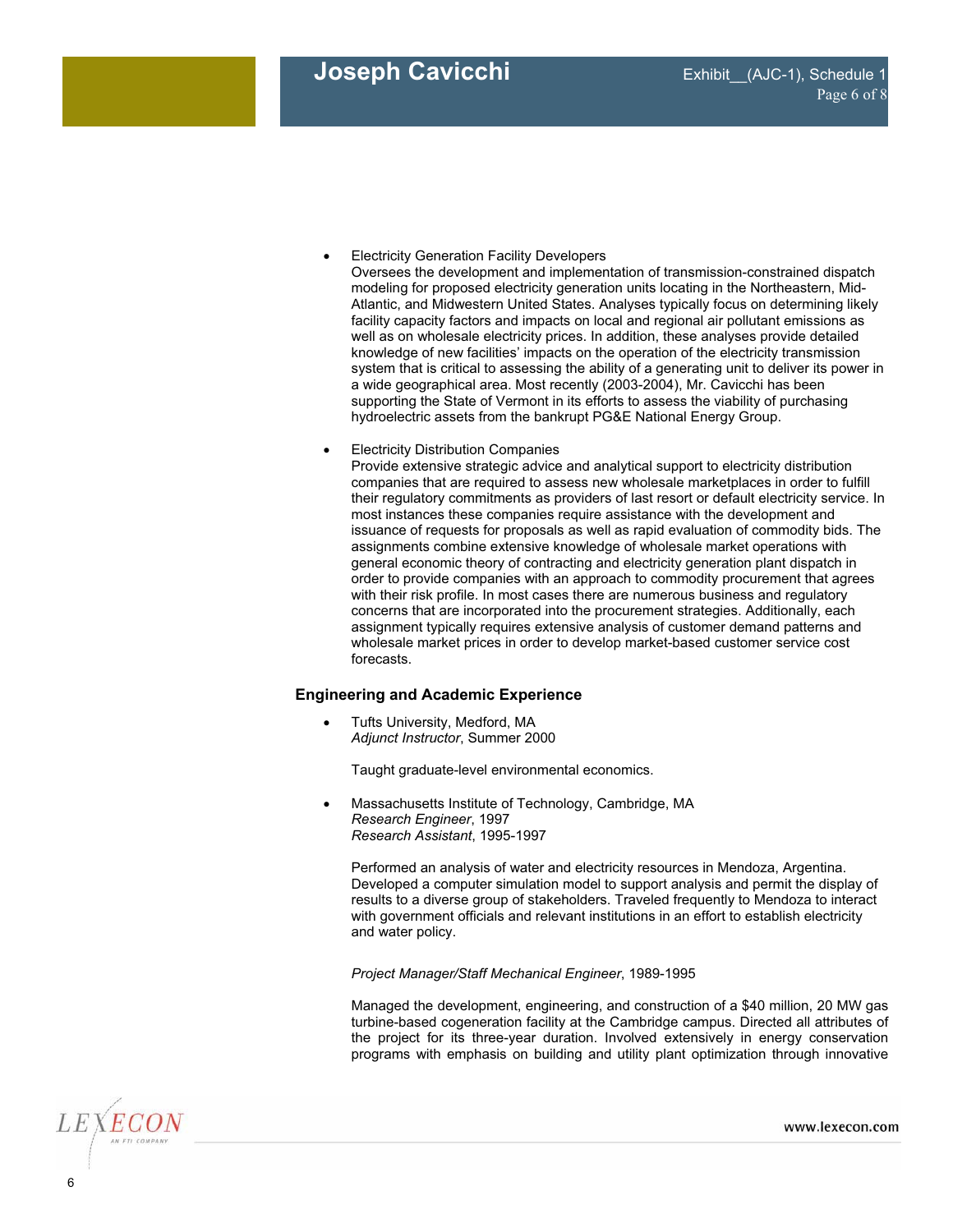engineering applications.

• Carrier Building Systems and Services, Waltham, MA *Project Engineer*, 1987-1988

Engineered and managed the installation of Energy Management Systems used exclusively for demand-side management. Interfaced direct digital control systems to mechanical equipment associated with thermal systems of industrial, commercial, and educational buildings.

### **Publications**

"Competition and Regulation in the Power Industry, Part III: Tensions Evolve Between Regulation and Competition", with Charles Augustine and Joseph Kalt, published in Electric Light & Power, January/February 2006: volume 84.01, pp 24-25.

"Gradualism in Retail Restructuring." with Charles Augustine and Joseph P. Kalt, published in Electric Light & Power, September/October 2005: volume 83:05, pp 26-30.

"Competition and Regulation in the Power Industry: Can the Two Coexist?", with Charles Augustine and Joseph Kalt, published in Electric Light & Power, July/August 2005: volume 83.04, pp 28-31.

"Ensuring The Future Construction of Electricity Generation Plants: The Challenge of Maintaining Reliability in New U.S. Wholesale Electricity Markets." with Andrew Kolesnikov, published in International Association for Energy Economics Newsletter, First Quarter 2005.

"Electricity Company Affiliate Asset Transfer Self Build Policies: Renewed Regulatory Challenges," with Scott T. Jones, The Electricity Journal, November, 2004.

Onward Restructuring, Hart Energy Markets, September 2004, Vol. 9, No. 9 at Page 64.

"Competition and Regulation in the North American Electricity Industry: Can These Two Seemingly Opposed Forces Coexist?" with Charlie Augustine and Joseph P. Kalt, Published in the 24<sup>th</sup> Annual North American Conference of the USAEE/IAEE Proceedings, July 9, 2004, Washington, DC.

Wholesale Electricity Procurement Strategies for Serving Retail Demand, International Association for Energy Economics Newsletter, First Quarter, 2004.

#### **Presentations**

"Competition and Regulation in the North American Electricity Industry: Can These Two Seemingly Opposed Forces Coexist?" 24<sup>th</sup> Annual North American Conference of the USAEE/IAEE, July 9, 2004, Washington, DC.

"Merchant Transmission Investment Regimes: An Outsider's Observations," The East Coast Energy Group, April 16, 2004.

"Wholesale Procurement Strategies for the Restructured Electricity Markets: Experiences from the Field," Platts First Annual Electricity Market Design Imperative, Chicago, IL, November 6,



www.lexecon.com